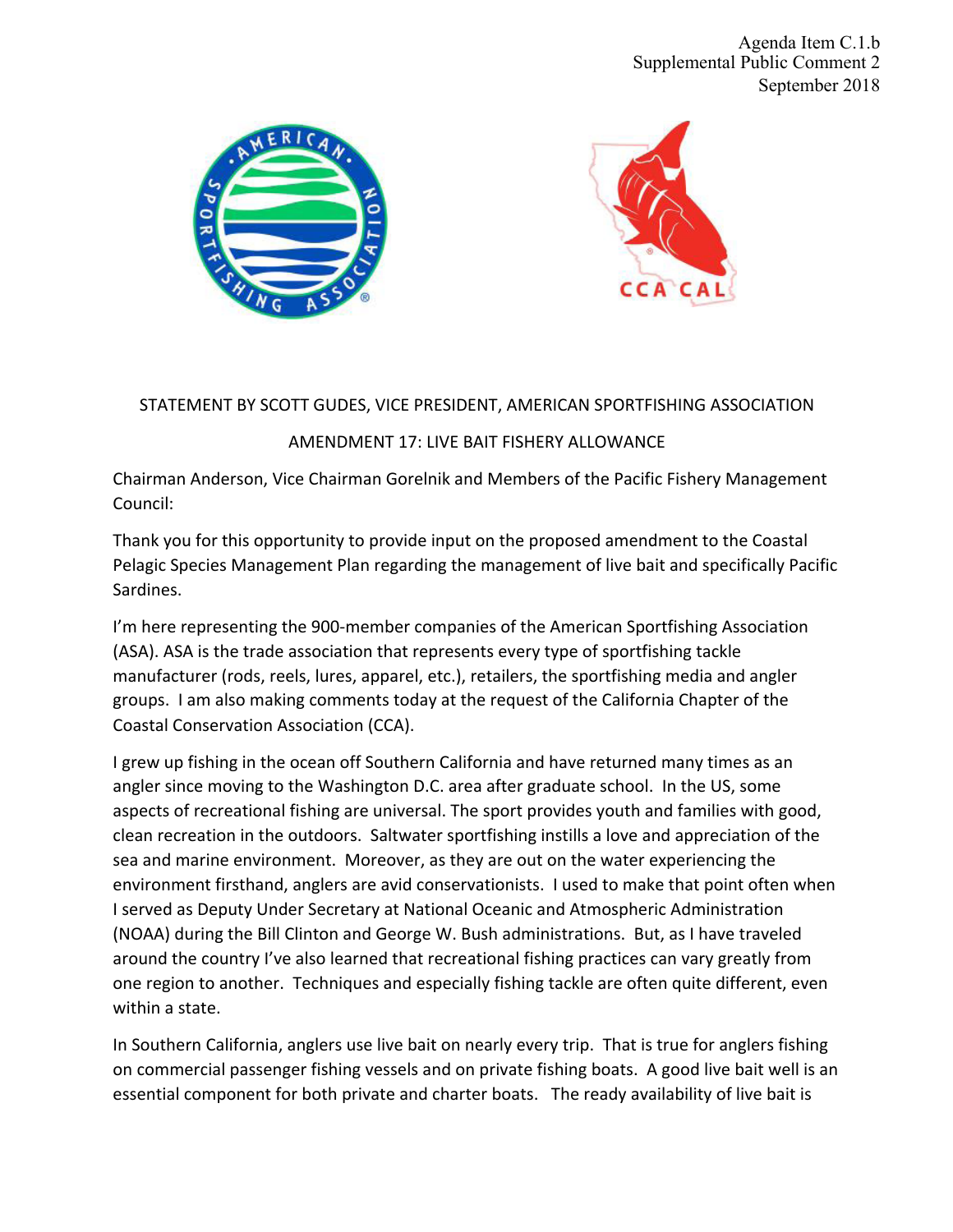essential to offshore and inshore fishing, and for angling at all levels of the water column. Rods, reels and tackle for sale in Southern California are tailored for the use of live bait. One need only look at the many brands and large variety and sizes of hooks designed specifically for live bait for sale at any tackle store or charter landing to comprehend this point.

Southern California is not the only part of the US where anglers use live bait. But, unlike an area such as Florida, the average California angler cannot simply maneuver their boat into shallow water and throw a cast net to catch bait for the day's fishing. Rather, due to the emergent coast, deep water and target species, Southern California anglers, boats, and the industry are dependent on the commercial catch and availability at bait barges/net pens of live sardines and anchovies.

The saltwater sport fishery in Southern California, fueled by the availability of live bait, is an economic engine. Visit a location like Point Loma in San Diego or Oceanside or Dana Point or Newport Harbor or Long Beach during summer months and this brisk business activity and energy are obvious. We asked Southwick Associates, using NOAA and Recreational Fisheries Information Network data, if they could provide an estimate of the economic impact of the Southern California saltwater sport fishery. Their estimate is that the Southern California ocean sport fishery generates over \$1.5 billion in spending annually and supports over 12,000 jobs. Again, much of that economic activity depends on the availability of live bait.

When considering the various scientific/management statistics required by the Magnuson Stevens Fishery Management Conservation Act, it should be noted that the live bait fishery is unique in many ways. One key point is that whether as live chum or at the end of a line most of the harvest ends up right back in the same ecosystem. I know this from personal experience as an angler. For example, last month, I had the opportunity to fish off Catalina Island and channel kelp paddies. On the way back to Newport Beach, over half the bait we purchased was returned/released alive. We took care to put the bait fish back in the water so that they did not become feed for seagulls.

Further, the total live bait fishery for sardines (less than 1,500 metric tons) is quite small compared with the overall population. However, as the Council's background papers spell out the status quo regulatory approach could nevertheless lead to a de facto closure of live bait fishery. This would have a severe impact on sportfishing in Southern California, the charter fishing industry, and quite possibly boat sales as well. No doubt it would have negative impacts on the sales of fishing tackle.

ASA believes that the Council should adopt "Alternative 2, Remove Prescribed Live Bait Restrictions in the Coastal Pelagic Species Fishery Management Plan." This alternative provides the Council with flexibility to tailor its management of sardine and anchovy bait stocks, and to set reasonable management levels and catch limits. Alternative 2 provides a better way forward in the annual management of live bait stocks. It would take into full account National Standard 8.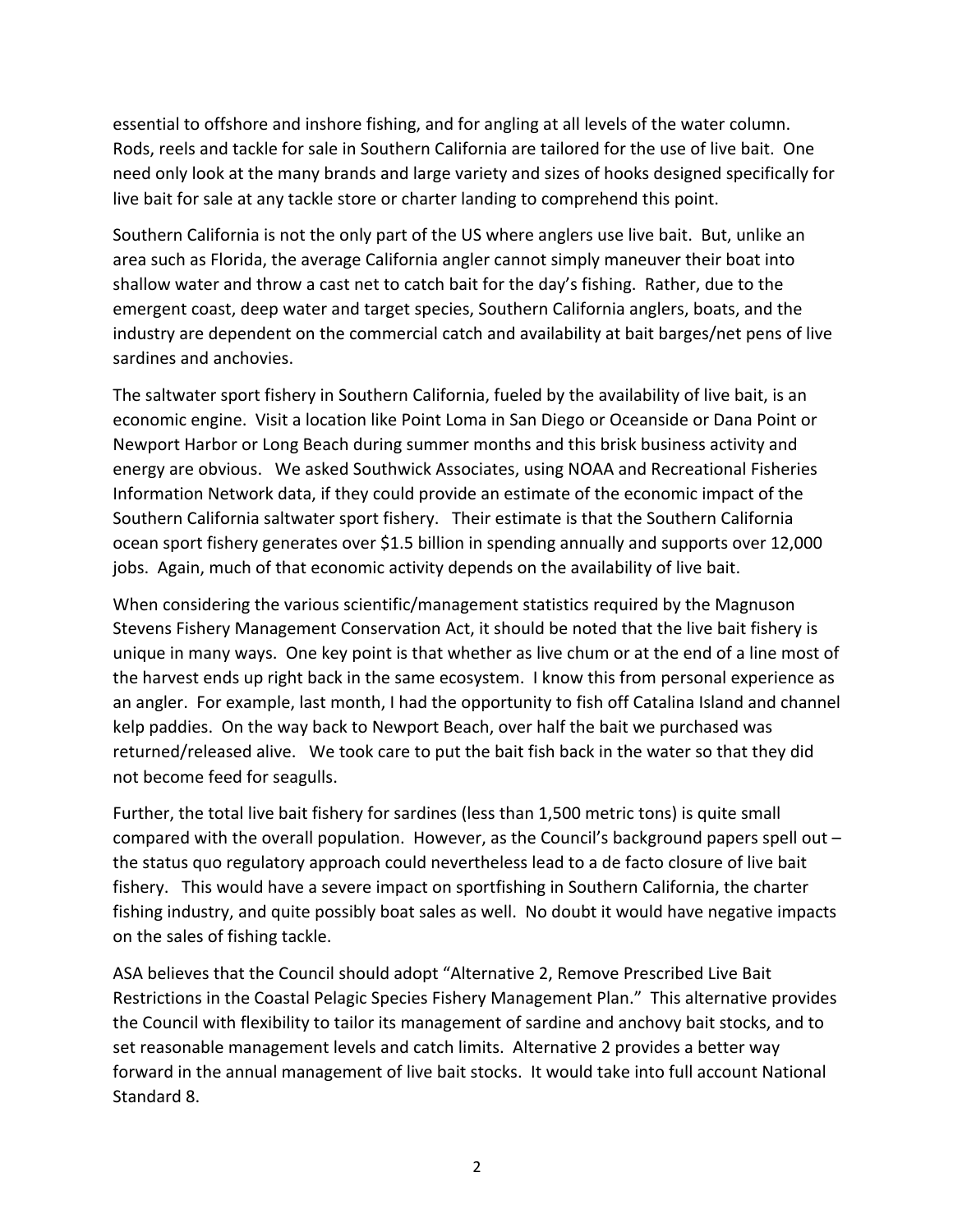Mr. Chairman, there likely are not too many issues before this Council in which the recreational fishing industry, both private angler and charter boats, and the commercial fishing stakeholders agree. This issue is one where we are on the same page and recommend the same alternative to the Council. The live bait fishery in Southern California is far too important.



\* Excludes imports 

\*\*25/75 north/south split (RecFIN)

|            |                                                                                                      |        |              | <b>Pacific Region   Recreational Fisheries</b> |                    |
|------------|------------------------------------------------------------------------------------------------------|--------|--------------|------------------------------------------------|--------------------|
|            | 2015 Economic Impacts of the Pacific Recreational Fishing Expenditures (thousands of dollars, trips) |        |              |                                                |                    |
|            | <b>Trips</b>                                                                                         | #Jobs  | <b>Sales</b> | <b>Income</b>                                  | <b>Value Added</b> |
| California | 3,741                                                                                                | 16,451 | 2,079,006    | 797,296                                        | 1,271,261          |
| Oregon     | 711                                                                                                  | 3,185  | 313,559      | 138,900                                        | 202.277            |
| Washington | 1,342                                                                                                | 6,499  | 774,736      | 297,032                                        | 482,748            |

#### **Pacific Region | Commercial Fisheries**

| 2015 Economic Impacts of the Pacific Seafood Industry (thousands of dollars) |                            |        |                    |                        |                              |        |              |               |                              |
|------------------------------------------------------------------------------|----------------------------|--------|--------------------|------------------------|------------------------------|--------|--------------|---------------|------------------------------|
|                                                                              | <b>With Imports</b>        |        |                    | <b>Without Imports</b> |                              |        |              |               |                              |
|                                                                              | Landings<br><b>Revenue</b> | #Jobs  | <b>Sales</b>       | <b>Income</b>          | <b>Value</b><br><b>Added</b> | #Jobs  | <b>Sales</b> | <b>Income</b> | <b>Value</b><br><b>Added</b> |
| California                                                                   | 129.143                    |        | 113,896 21,314,558 | 4,530,035              | 7,552,746                    | 9.105  | 747,849      | 281,375       | 386,989                      |
| Oregon                                                                       | 113,990                    | 13.624 | 1,057,899          | 355,933                | 503,606                      | 11.347 | 646,466      | 271,563       | 361,303                      |
| Washington                                                                   | 299.952                    | 23,197 | 1,702,330          | 693,619                | 941,845                      | 22,887 | 1,648,356    | 681,162       | 921,935                      |